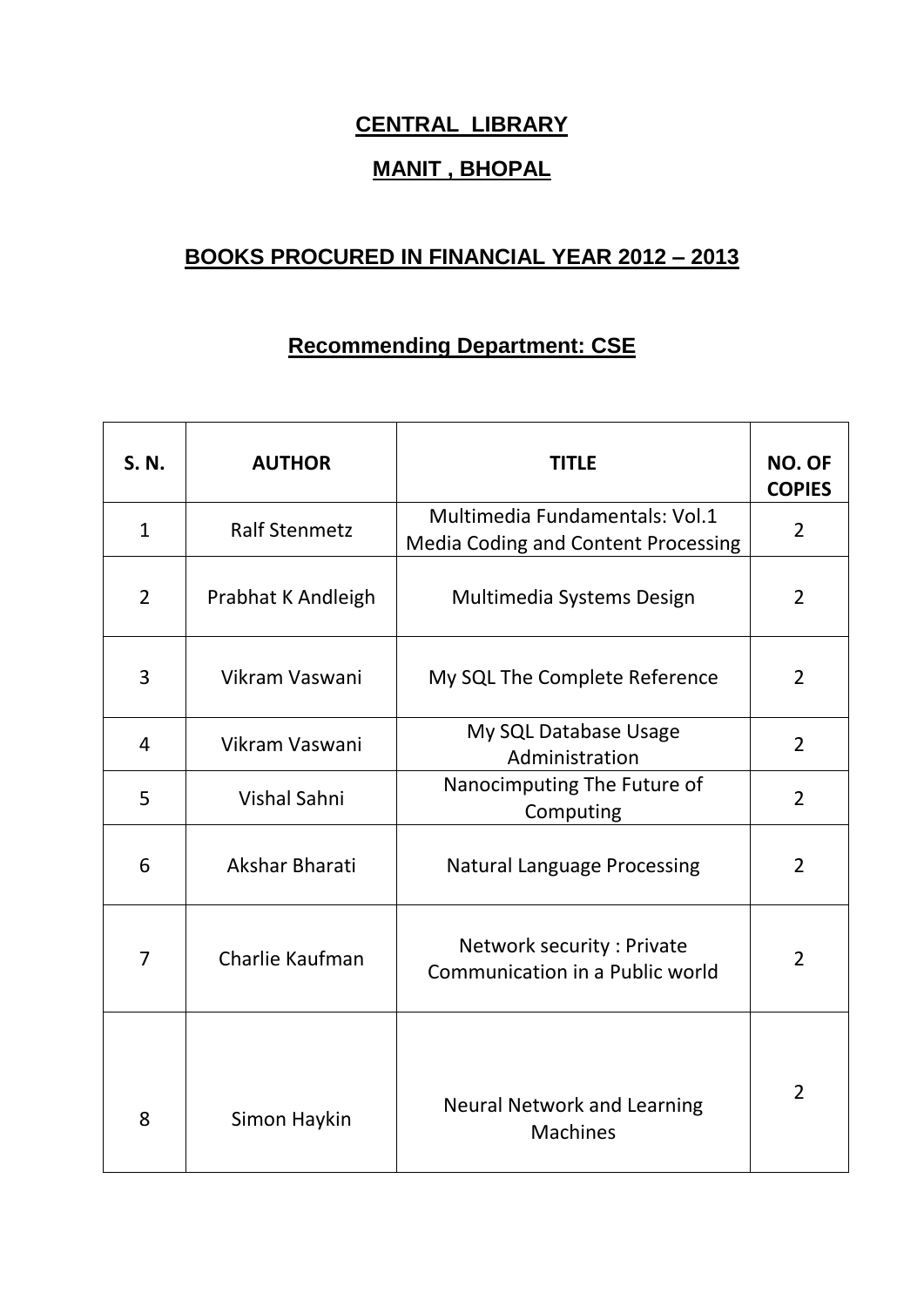| 9  | S Rajasekaran           | Neural Networks Fuzz Logic and<br>Genetic Algorithms: Synthesis and<br>Applications        | $\overline{2}$ |
|----|-------------------------|--------------------------------------------------------------------------------------------|----------------|
| 10 | J S R Jang              | Neuro Fuzyy and Soft Computing                                                             | 2              |
| 11 | Ajay Wadhwa             | Numerical analysis with Algorithms<br>and Computer Programms in C++                        | $\overline{2}$ |
| 12 | K Sankara Rao           | <b>Numerical Methods for Scientists and</b><br>Engineers                                   | $\overline{2}$ |
| 13 | Mahesh P Matha          | Object - Oriented Analysis and<br>Design Using UMI                                         | $\overline{2}$ |
| 14 | C S R Prabhau           | Object - Oriented Database Systems                                                         | $\overline{2}$ |
| 15 | N P Gopalan             | Object - Oriented Programming<br>Using C++                                                 | $\overline{2}$ |
| 16 | Alok Kumar Jagadev      | Object - Oriented Programming<br>Using C++                                                 | $\overline{2}$ |
| 17 | D Samanta               | Object - Oriented Programming With<br>$C++$ and Java                                       | $\overline{2}$ |
| 18 | Poornachandra<br>Sarang | Object - Oriented Programming With<br>$C++$                                                | $\overline{2}$ |
| 19 | M T Somashekara         | Object - Oriented Programming With<br>$C++$                                                | $\overline{2}$ |
| 20 | M T Somashekara         | Object - Oriented Programming With<br>$C++$                                                | $\overline{2}$ |
| 21 | Yogesh Singh            | Object - Oriented Software<br>Engineering                                                  | $\overline{2}$ |
| 22 | John Watson             | OCA Oracle Database 11g:<br><b>Administration I Exam Guide</b>                             | $\overline{2}$ |
| 23 | John Watson             | OCA Oracle Database 11g: SQL<br><b>Fundamentals Exam Guide</b>                             | $\overline{2}$ |
| 24 | John Watson             | OCA/OCP Oracle Database 11g All-in-<br>One Exam Guide (Exams 1Z0-051,<br>1Z0-052, 1Z0-053) | $\overline{2}$ |
| 25 | Stephen L Nelson        | Office XP Complete Reference                                                               | 2              |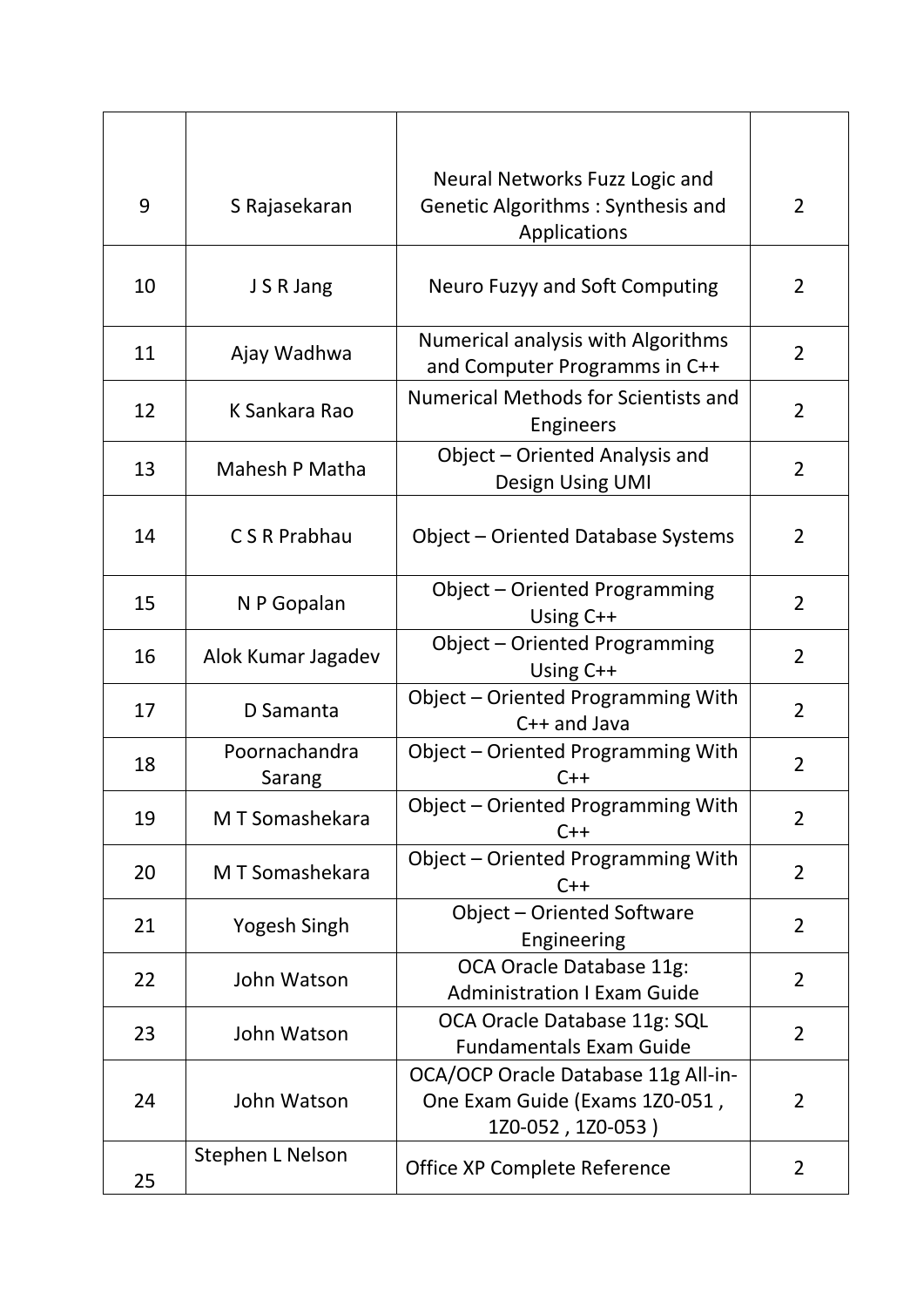| 26 | <b>Andrew S</b><br>Tanenbaum | <b>Operating Systems</b>                                                             | $\overline{2}$ |
|----|------------------------------|--------------------------------------------------------------------------------------|----------------|
| 27 | Pabitra Pal<br>Choudhury     | <b>Operating Systems Principles and</b><br>Design                                    | $\overline{2}$ |
| 28 | <b>Ucertify</b>              | Oracle 11   Database SQL Expert<br><b>Certification Guide 1Z0-047</b><br>Examination | $\overline{2}$ |
| 29 | <b>Edward Wahalen</b>        | Oracle Database 10g Linux<br>Administration                                          | $\overline{2}$ |
| 30 | John Watson                  | Oracle Database 10g OCP<br>Certificatopn All in One Exam Guide                       | $\overline{2}$ |
| 31 | Jinyu Wang                   | Oracle Database 11g Building Oracle<br><b>XML DB Applications</b>                    | $\overline{2}$ |
| 32 | <b>Jason Price</b>           | Oracle Database 11g SQL                                                              | $\overline{2}$ |
| 33 | Satish Asnani                | Oracle Database 11g: Hans on SQL<br>and PL/SQL                                       | $\overline{2}$ |
| 34 | Pranab kumar Das<br>Gupta    | Oracle Developer 2000 Basic To<br>Implementation                                     | $\overline{2}$ |
| 35 | <b>Edward Whalen</b>         | Oracle VM Implementation and<br><b>Administration Guide</b>                          | $\overline{2}$ |
| 36 | V Rajaraman                  | Parallel Computer architecture and<br>Programming                                    | $\overline{2}$ |
| 37 | Michael J Quinn              | Parallel Programming in C with MPI<br>and Open MP                                    | $\overline{2}$ |
| 38 | Earl Gose                    | Pattern Recognition and Image<br>Analysis                                            | $\overline{2}$ |
| 39 | Microsoft<br>Corporation     | Performance Testing Guidance For<br><b>Web Applications</b>                          | $\overline{2}$ |
| 40 | Robert<br>shufflebotham      | Photoshop CS5 in Easy Steps                                                          | $\overline{2}$ |
| 41 | Vikram Vaswani               | PHP 6: A Beginner's Guide                                                            | 2              |
| 42 | Steven Holzner               | PHP: The Complete Reference                                                          | $\overline{2}$ |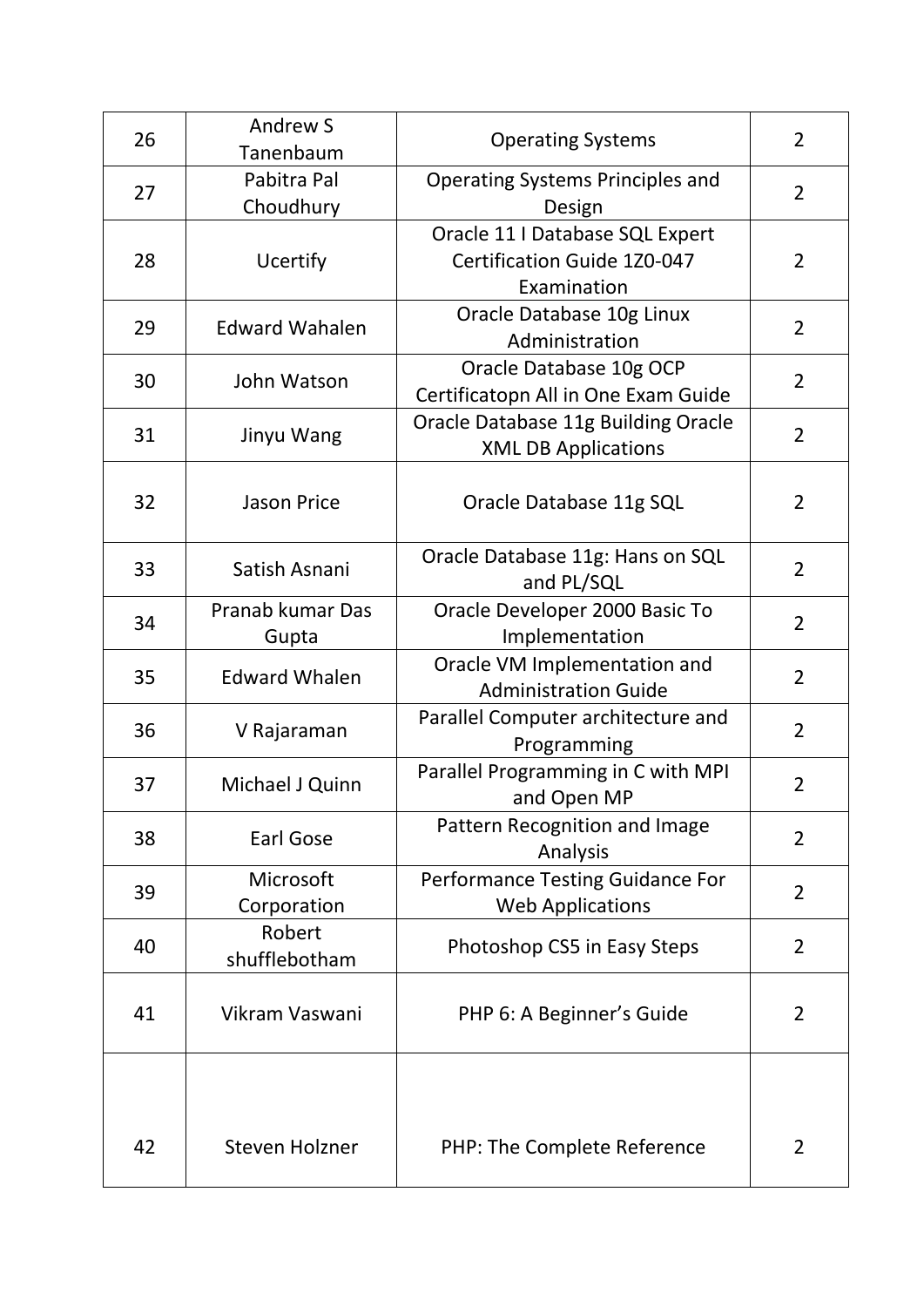| 42 | <b>William R King</b>    | <b>Planning For Information Systems</b>                                                                 | 2              |
|----|--------------------------|---------------------------------------------------------------------------------------------------------|----------------|
| 43 | <b>B</b> M Harwani       | <b>Practical JSF Project Using Net Beans</b>                                                            | $\overline{2}$ |
| 44 | V Raghavan               | <b>Principal of Compiler Design</b>                                                                     | $\overline{2}$ |
| 45 | David Hand               | <b>Principal of Data Mining</b>                                                                         | 2              |
| 46 | S Palaniammal            | <b>Probabiliry and Queueing Theory</b>                                                                  | $\overline{2}$ |
| 47 | S Palaniammal            | <b>Probability and Random Processes</b>                                                                 | $\overline{2}$ |
| 48 | Kishor S Trivedi         | Probability & Statistics With<br><b>Reliability Queuing and Computer</b><br><b>Science Applications</b> | $\overline{2}$ |
| 49 | K R Venugopal            | Problems and solutions in C++                                                                           | 2              |
| 50 | M T Somashekara          | Programming Soliving with C                                                                             | 2              |
| 51 | John Webb                | Programmable Logic Controllers 5/e                                                                      | $\overline{2}$ |
| 52 | J G R Sathiaseelan       | Programming with C#. Net                                                                                | $\overline{2}$ |
| 53 | <b>B Rama Krishna Ro</b> | Programming C# Concepts and<br>Practice                                                                 | 2              |
| 54 | Holger Karl              | Protocols and architectures for<br><b>Wireless Sensor Networks</b>                                      | 2              |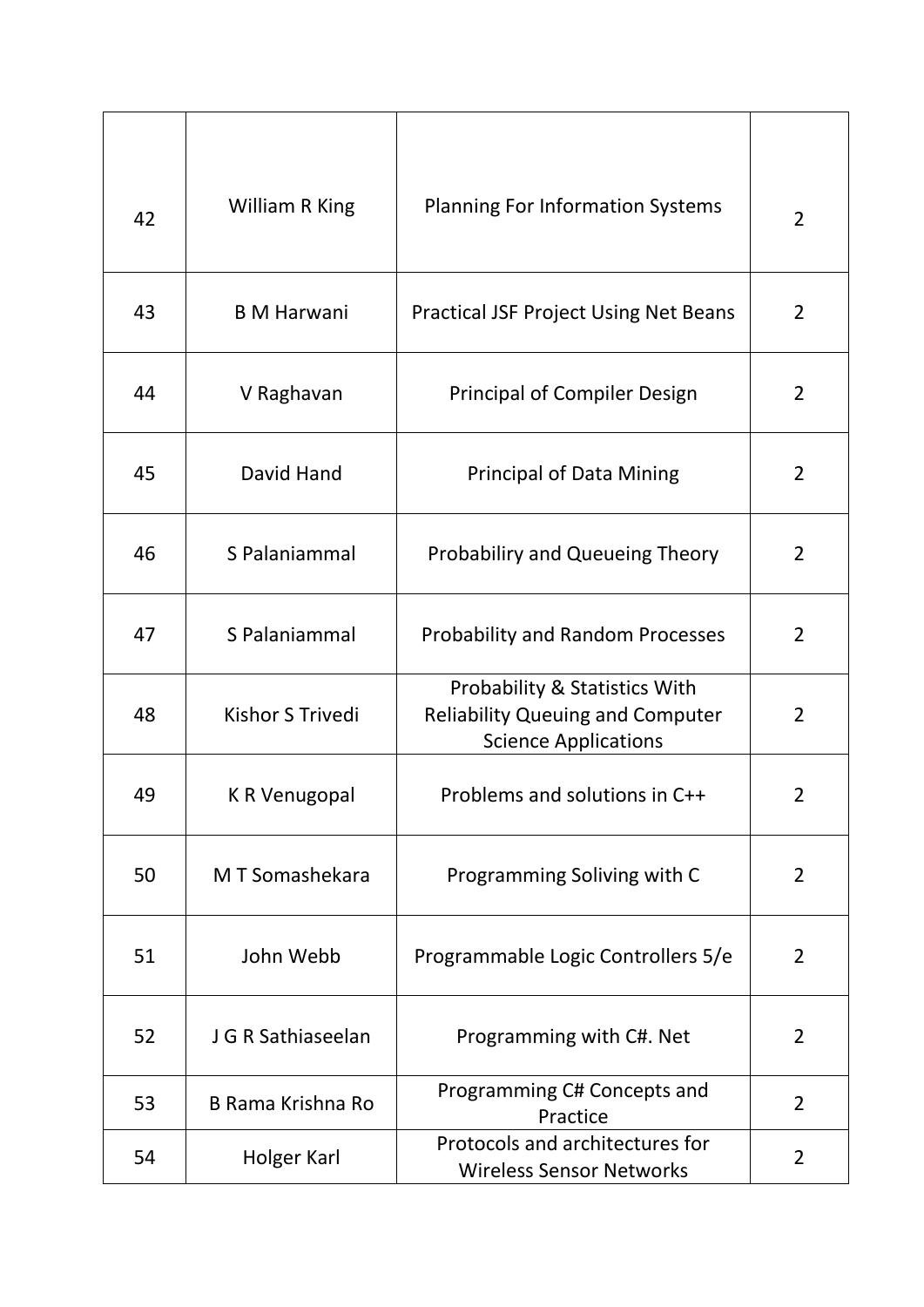| 55 | C M Krishna               | <b>Real Time systems</b>                                                    | $\overline{2}$ |
|----|---------------------------|-----------------------------------------------------------------------------|----------------|
| 56 | Sasi Venkat               | Red Hat Enterprise Linux 5.0                                                | 2              |
| 57 | <b>Richard Petersen</b>   | Red hat Fedora 7 & Red hat<br>Enterprise Linux: The complete<br>Reference   | 2              |
| 58 | <b>Kerry Cox</b>          | Red Hat Linux Administrator's Guide                                         | $\overline{2}$ |
| 59 | C Siva Ram Murthy         | Resource Management in Real Time<br><b>Systems and Networks</b>             | $\overline{2}$ |
| 60 | P K Agarwal               | <b>SAP HR Insia Payroll</b>                                                 | $\overline{2}$ |
| 61 | P K Agarwal               | SAP HR Personnel Administration and<br>Recruitment                          | $\overline{2}$ |
| 62 | P K Agarwal               | SAP HR Time Management : Technical<br><b>Reference and Learning Guide</b>   | $\overline{2}$ |
| 63 | P K Agarwal               | SAP HR OM PD and Training                                                   | $\overline{2}$ |
| 64 | Dennis Roddy              | <b>Satellite Communications</b>                                             | 2              |
| 65 | R Kent Dybvig             | The scheme Programming Language                                             | $\overline{2}$ |
| 66 | Robert Liguori            | <b>SCJA Sun Certified Java Associate</b><br><b>Study Guide</b>              | $\overline{2}$ |
| 67 | Kathy sierra              | <b>SCJA Sun Certified Programmer For</b><br>Java 6 Study Guide Exam 310-065 | $\overline{2}$ |
| 68 | <b>Grigoris Antoniou</b>  | A Semantic Web Primer 2/e                                                   | $\overline{2}$ |
| 69 | <b>Matthias Felleisen</b> | Semantics Engineering With PLt<br>Redex                                     | $\overline{2}$ |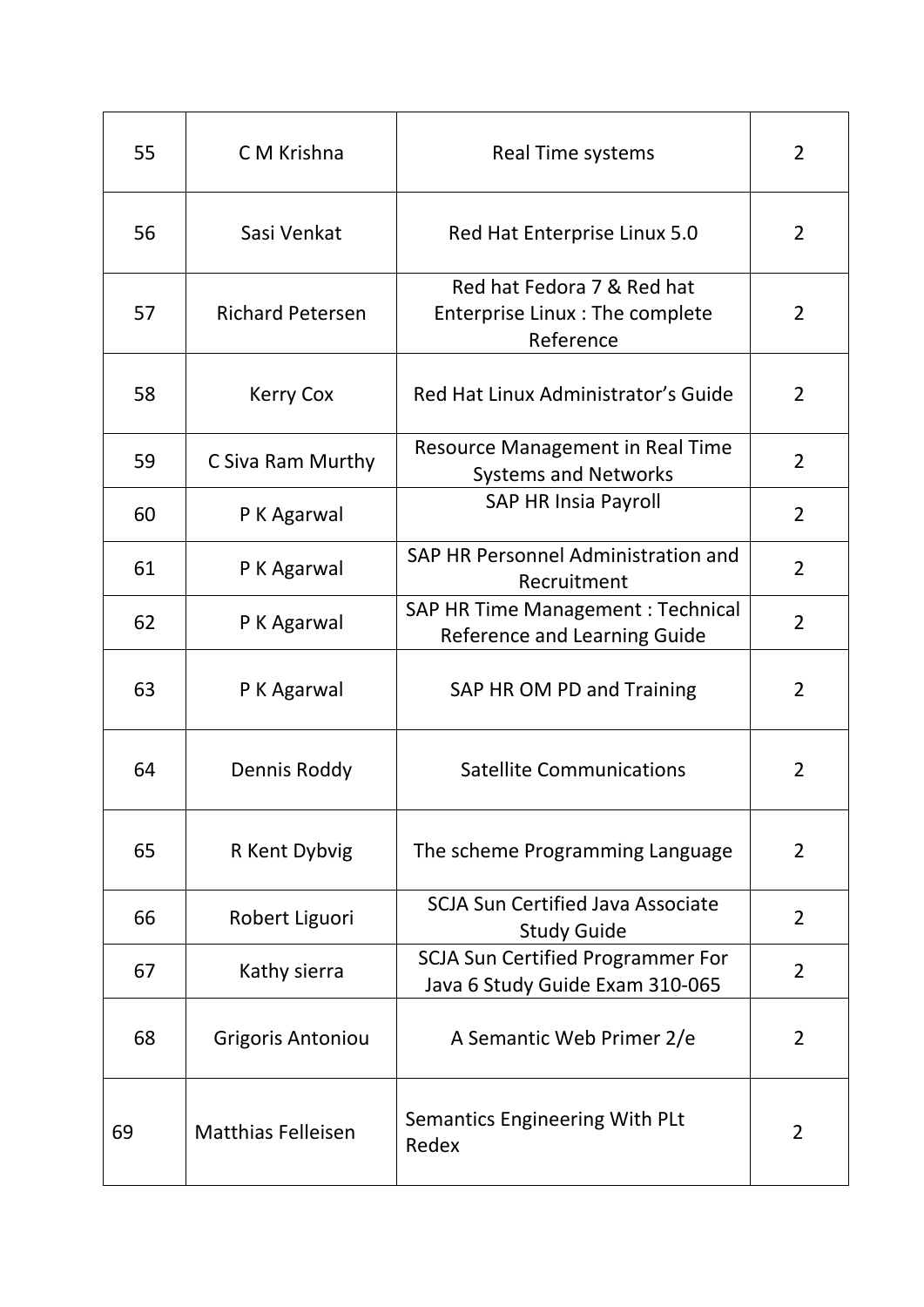| 70 | Daniel Jackson         | <b>Software Abstrations</b>                                     | $\overline{2}$ |
|----|------------------------|-----------------------------------------------------------------|----------------|
| 71 | Jeffrey M Bradshaw     | <b>Software Agents</b>                                          | 2              |
| 72 | Mary Shaw              | Software Architecture Perspectives<br>on An Emerging Discipline | $\overline{2}$ |
| 73 | K L James              | <b>Software Engineering</b>                                     | 2              |
| 74 | Eve Andersson          | Software Engineering for Internet<br>Applications               | $\overline{2}$ |
| 75 | S A Kellkar            | Software Engineering A Concise Study                            | $\overline{2}$ |
| 76 | S A Kellkar            | Software Project Management A<br><b>Concise Study</b>           | $\overline{2}$ |
| 78 | S A Kellkar            | Software Quality and Testing: A<br><b>Concise Study</b>         | 2              |
| 79 | Sandeep Desai          | <b>Software Testing</b>                                         | $\overline{2}$ |
| 80 | Pranab Ghosh           | <b>SQL Popcorn</b>                                              | 2              |
| 81 | Alexis Leon            | <b>SQL A Complete Reference</b>                                 | $\overline{2}$ |
| 82 | <b>Robert Spalding</b> | <b>Storage Network: The Complete</b><br>Refernce                | $\overline{2}$ |
| 83 | Andrew S<br>Tanenbaum  | <b>Structured Computer Organization</b><br>5/e                  | $\overline{2}$ |
| 84 | James Holmes           | Struts 2/e : The Complete Reference                             | $\overline{2}$ |
| 85 | Robert Liguori         | Net Beans IDE Programmer Certified<br><b>Expert Exam Guide</b>  | 2              |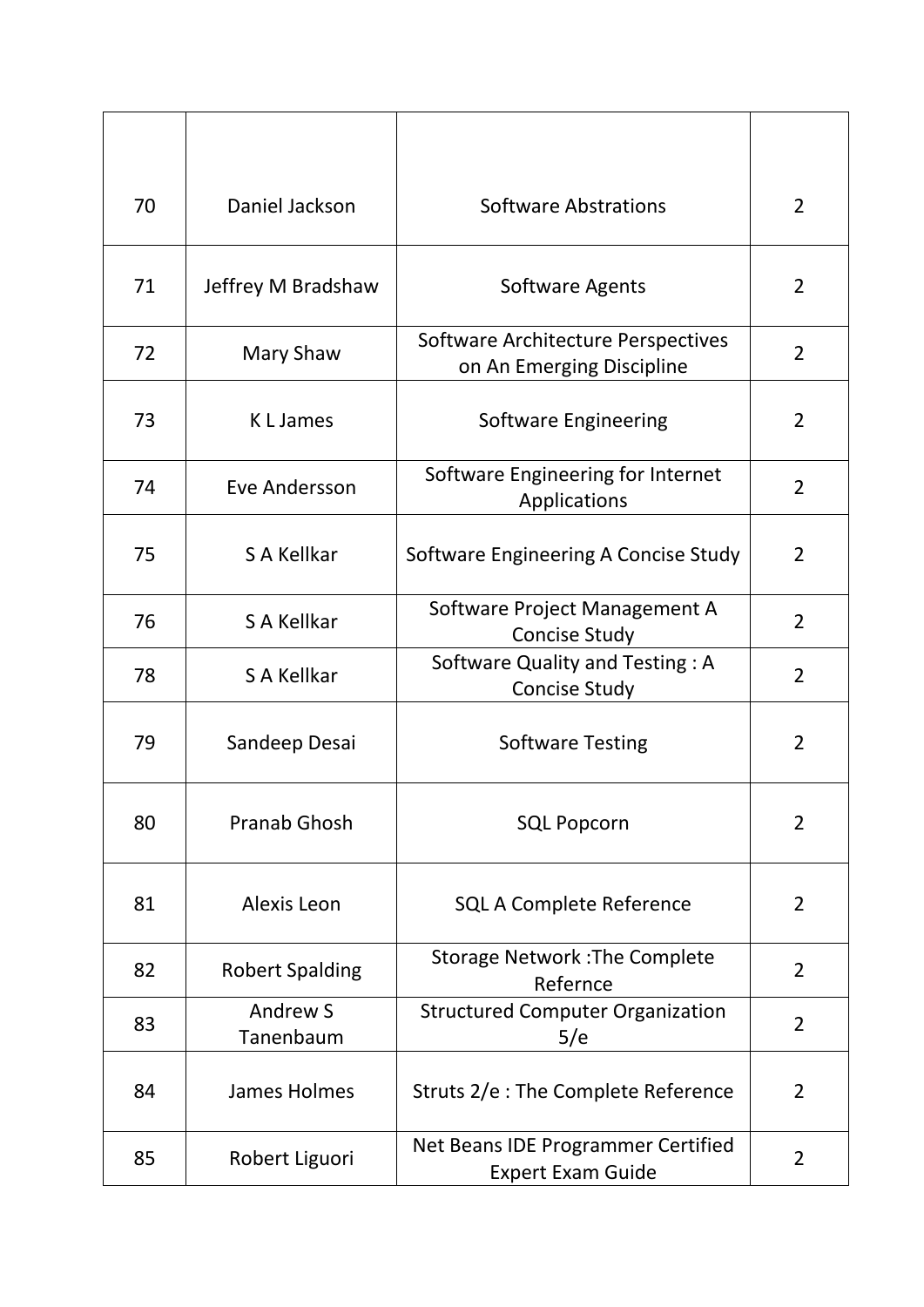| 86  | Toger H L Chaing         | <b>System Analysis and Design</b>                                                                    | $\overline{2}$ |
|-----|--------------------------|------------------------------------------------------------------------------------------------------|----------------|
| 87  | Narsingh Deo             | <b>System Simulation With Digital</b><br>Computer                                                    | $\overline{2}$ |
| 88  | <b>Geoffrey Gordon</b>   | System Simulation 2/e                                                                                | $\overline{2}$ |
| 89  | Santanu<br>Chattopadhyay | <b>System Software</b>                                                                               | $\overline{2}$ |
| 90  | Arunesh Goyal            | <b>System Analysis and Design</b>                                                                    | $\overline{2}$ |
| 91  | Kenneth Kendall          | <b>System Analysis and Design</b>                                                                    | 2              |
| 92  | K A Krishanmurthy        | Ten Days With 8085 Microprocessor                                                                    | $\overline{2}$ |
| 93  | Seema Bhatnagar          | The Computer science For Class XI                                                                    | $\overline{2}$ |
| 94  | Seema Bhatnagar          | Text book of Computer Science for<br><b>Class XII</b>                                                | $\overline{2}$ |
| 95  | E Karthikeyan            | Text book on CA: Fundamentals<br>Data Structures and Problem Solving                                 | $\overline{2}$ |
| 96  | Raj Jain                 | The Art of Computer Systems<br><b>Performance Analysis</b>                                           | $\overline{2}$ |
| 97  | Murray R Spiegel         | Fourier Analysis with Applications to<br><b>Boundary Value Problems: Schaum's</b><br><b>Outlines</b> | $\overline{2}$ |
| 98  | <b>KLP</b> Mishra        | Theory of Computer science 3/e                                                                       | $\overline{2}$ |
| 99  | <b>Richard C Lee</b>     | UML and C++: A Practical Guide to<br><b>Object Oriented Development</b>                              | $\overline{2}$ |
| 100 | Jason T Roff             | UML A Beginner's Guide                                                                               | 2              |
| 101 | <b>W</b> Richard Stevens | Unix Network Programming                                                                             | 2              |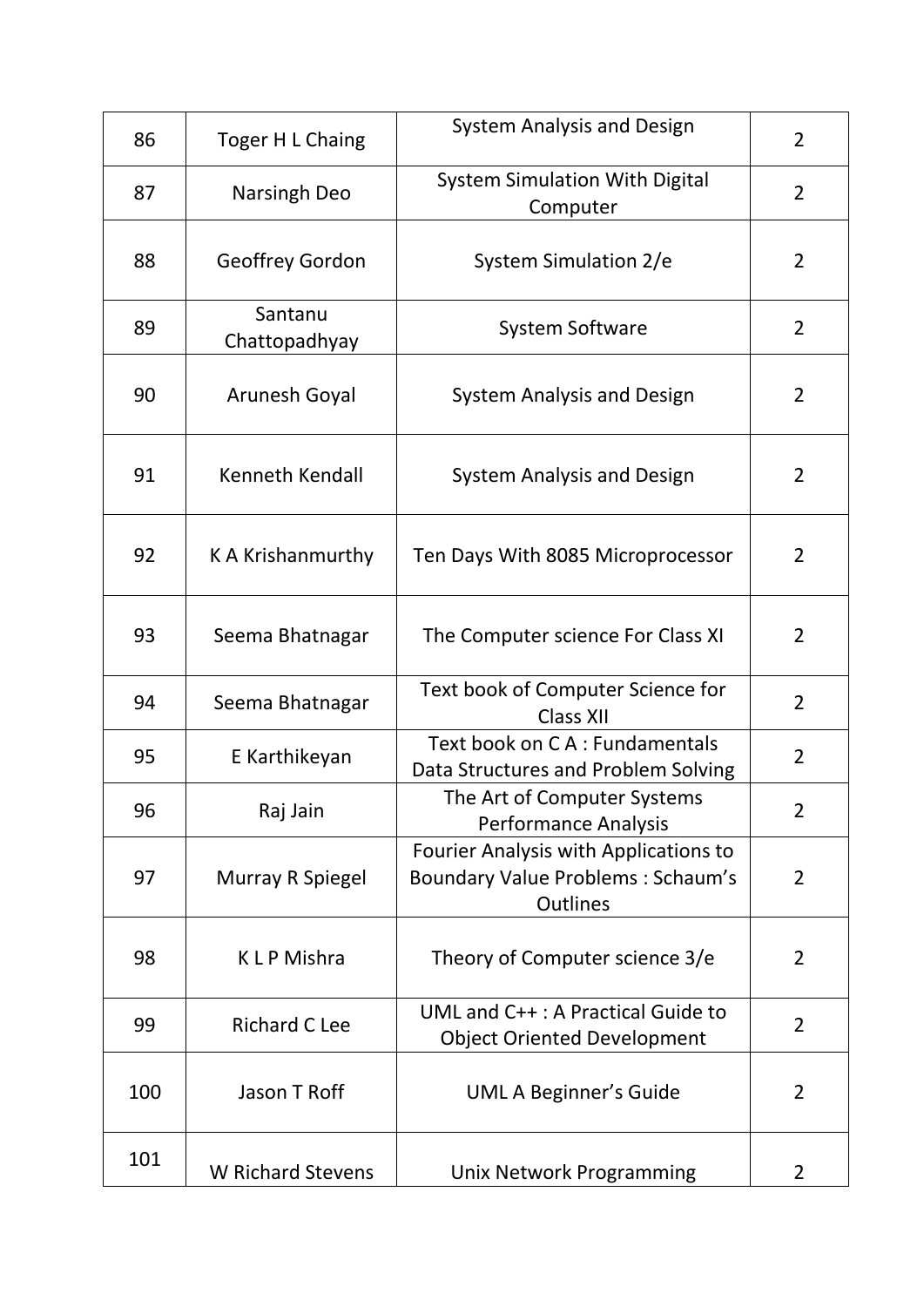| 102 | <b>W</b> Richard Stevens | Unix Network Programming                                          | $\overline{2}$ |
|-----|--------------------------|-------------------------------------------------------------------|----------------|
| 103 | <b>W</b> Richard Stevens | <b>Unix Networking Programming</b><br>Volume 1                    | $\overline{2}$ |
| 104 | Brian W Kernighan        | The UNIX Programming Environment                                  | 2              |
| 105 | <b>Trrence Chan</b>      | Unix Systems Programming Using C++                                | $\overline{2}$ |
| 106 | Kenneth Rosen            | UNIX : The Complete Reference                                     | $\overline{2}$ |
| 107 | Murray R Spiegel         | <b>Vector Analysis</b>                                            | 2              |
| 108 | J Bhasker                | A VHDL Primer 3rd ed                                              | 2              |
| 109 | Zainalabedin Navabi      | <b>VHDL: Modular Design and Synthesis</b><br>of Cores and Systems | $\overline{2}$ |
| 110 | S S Limaye               | <b>VHDL A Design Oriented Approach</b>                            | 2              |
| 111 | S M Sze                  | VLSI Technology 2/e                                               | $\overline{2}$ |
| 112 | Robert Hoekman           | <b>Web Anatomy</b>                                                | $\overline{2}$ |
| 113 | <b>Thomas A Powell</b>   | Web Design : The Complete<br>Reference                            | $\overline{2}$ |
| 114 | Microsoft<br>Corporation | <b>Web Service Security</b>                                       | $\overline{2}$ |
| 115 | N P Gopalan              | Web Technology                                                    | $\overline{2}$ |
| 116 | Lisa Ramsay Dietz        | What Every Business Needs to Know<br><b>About SAP</b>             | $\overline{2}$ |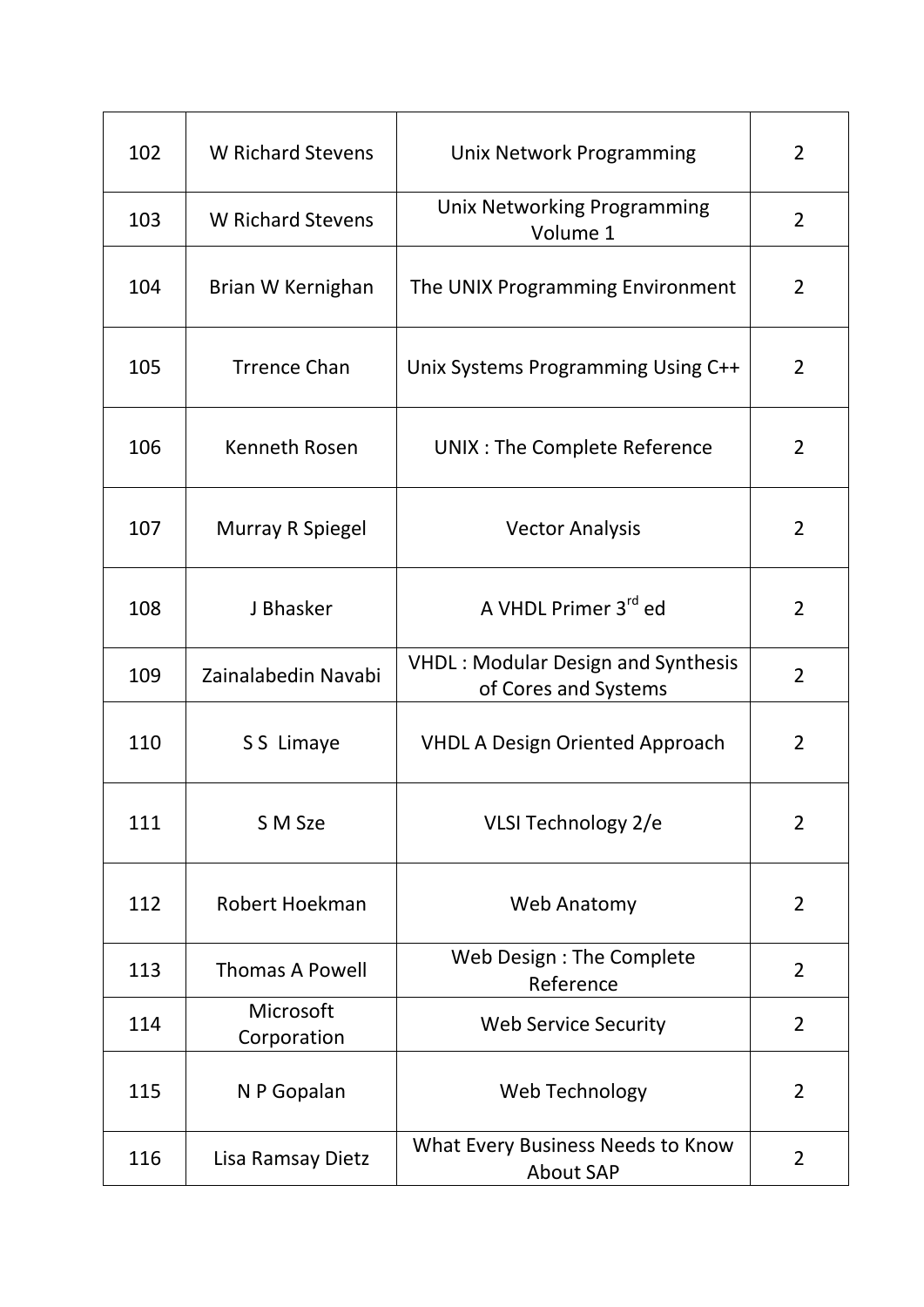| 117 | <b>Marty Matthews</b>        | <b>Windows 7 Quick Steps</b>                                                                         | $\overline{2}$ |
|-----|------------------------------|------------------------------------------------------------------------------------------------------|----------------|
| 118 | <b>Marty Matthews</b>        | Windows 7 SP1 Quick Steps                                                                            | $\overline{2}$ |
| 119 | Dan Holme                    | <b>Windows Administration Productivity</b><br>Solutions For IT Professionbals<br><b>Resource Kit</b> | 2              |
| 120 | Roberto Bruntti              | Windows Azure Step by Step                                                                           | $\overline{2}$ |
| 121 | Joseph Davies                | Windows Server 2008 Networking<br>and Network Access Protection (NAP)                                | $\overline{2}$ |
| 122 | Jesper M Johansson           | Windows Server 2008 security<br><b>Resource Kit</b>                                                  | $\overline{2}$ |
| 123 | <b>Joseph Davies</b>         | Windows Server 2008 TCP/IP<br><b>Protocols and Services</b>                                          | $\overline{2}$ |
| 124 | Mitch Tulloch                | Windows Vista Resource kit                                                                           | $\overline{2}$ |
| 125 | <b>T G Palanivelu</b>        | <b>Wireless and Mobile Communication</b>                                                             | 2              |
| 126 | Pallapa Venkataram           | Wireless & Mobile Network Security                                                                   | $\overline{2}$ |
| 127 | Iti Saha Mishra              | <b>Wireless Communications and</b><br><b>Networks</b>                                                | $\overline{2}$ |
| 128 | Theodore S<br>Rappaport      | Wireless Communications 2/e                                                                          | 2              |
| 129 | T L Singal                   | <b>Wireless Communications</b>                                                                       | 2              |
| 130 | P Muthu Chidambara<br>Nathan | <b>Wireless Communications</b>                                                                       | 2              |
| 131 | <b>Neil Reid</b>             | Wireless Mobility: The Why of<br>Wireless                                                            | 2              |
| 132 | Wale Soyinka                 | <b>Wireless Network Administration A</b><br>Beginner's Guide                                         | 2              |